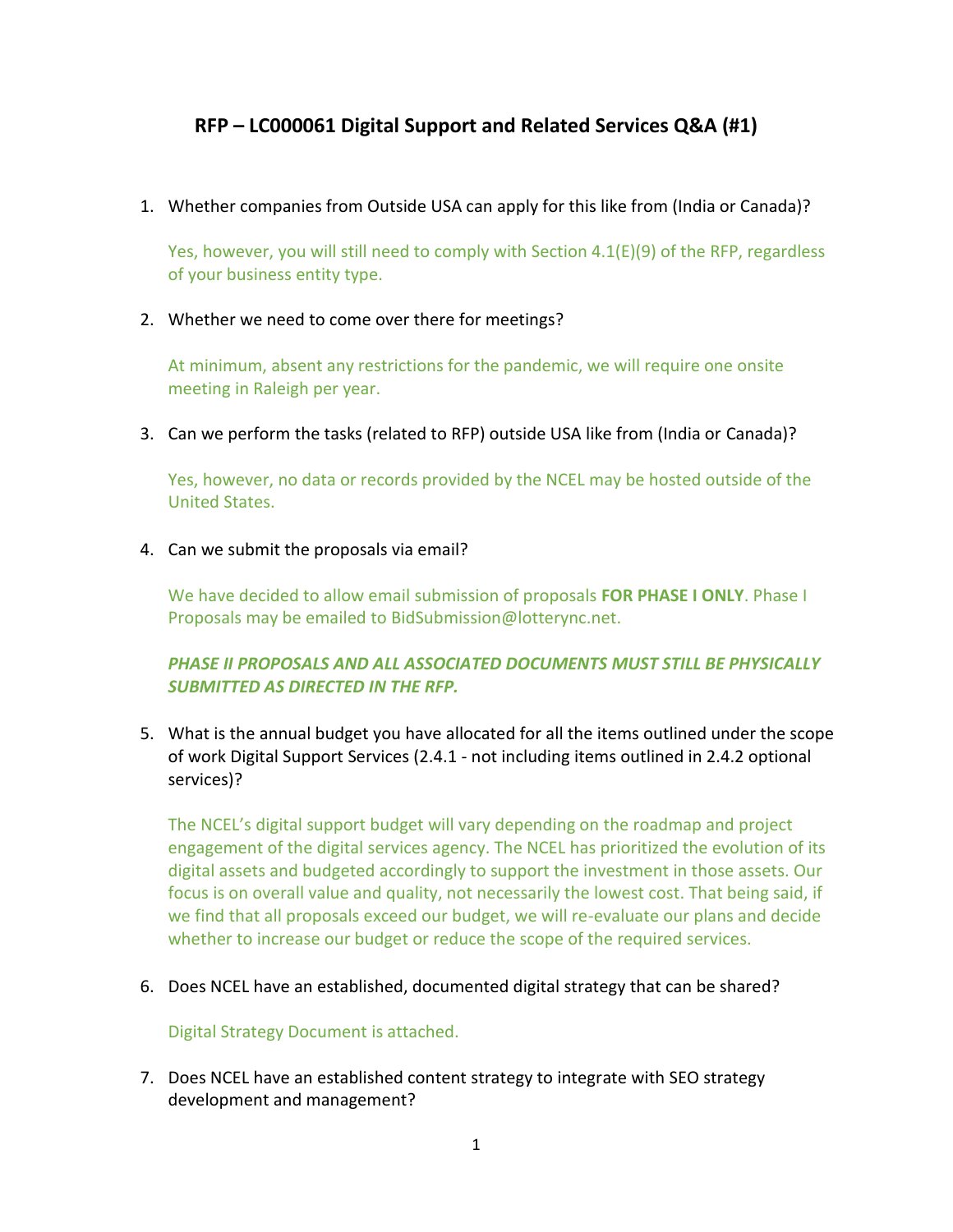No, but working towards one. Looking to the contractor to help build that integration strategy out.

8. Can NCEL share specific objectives/KPIs (channel-specific and across channels) they are tracking in their digital initiatives to measure success toward their stated goals?

The NCEL has a number of KPIs that we are tracking throughout our digital business. We have listed the most important ones below.

#### eCommerce

- # of FTDs (First Time Depositors)
- Average Deposit Per User
- # of Bettors per Month
- Average Number of Games Played
- Channel % of Total Revenue

### CRM

- # of email Opt-ins
- Open Rate
- Click Rate
- Unsubscribe Rate

#### Loyalty

- Engagement Rate
- # of Active Users
- Engagement Duration

#### Website Traffic

- # of Page Views
- # of Unique Users
- Average Page Views

### 9. What is NCEL's current tech stack across its digital properties & marketing initiatives?

- a. CRM/Database Management (Account Transactions and Winning Numbers) **Salesforce**
- b. Email Marketing/Push (General) Pollard / Xtreme Push
- c. Email Marketing (Online Play) Neo Games
- d. CMS Internal (HTML, CSS, JS, .NET), AWS, GIT
- e. Loyalty Pollard / CrowdTwist
- f. eCommerce Neo Games
- g. eCommerce and Loyalty Reporting / Analytics PowerBI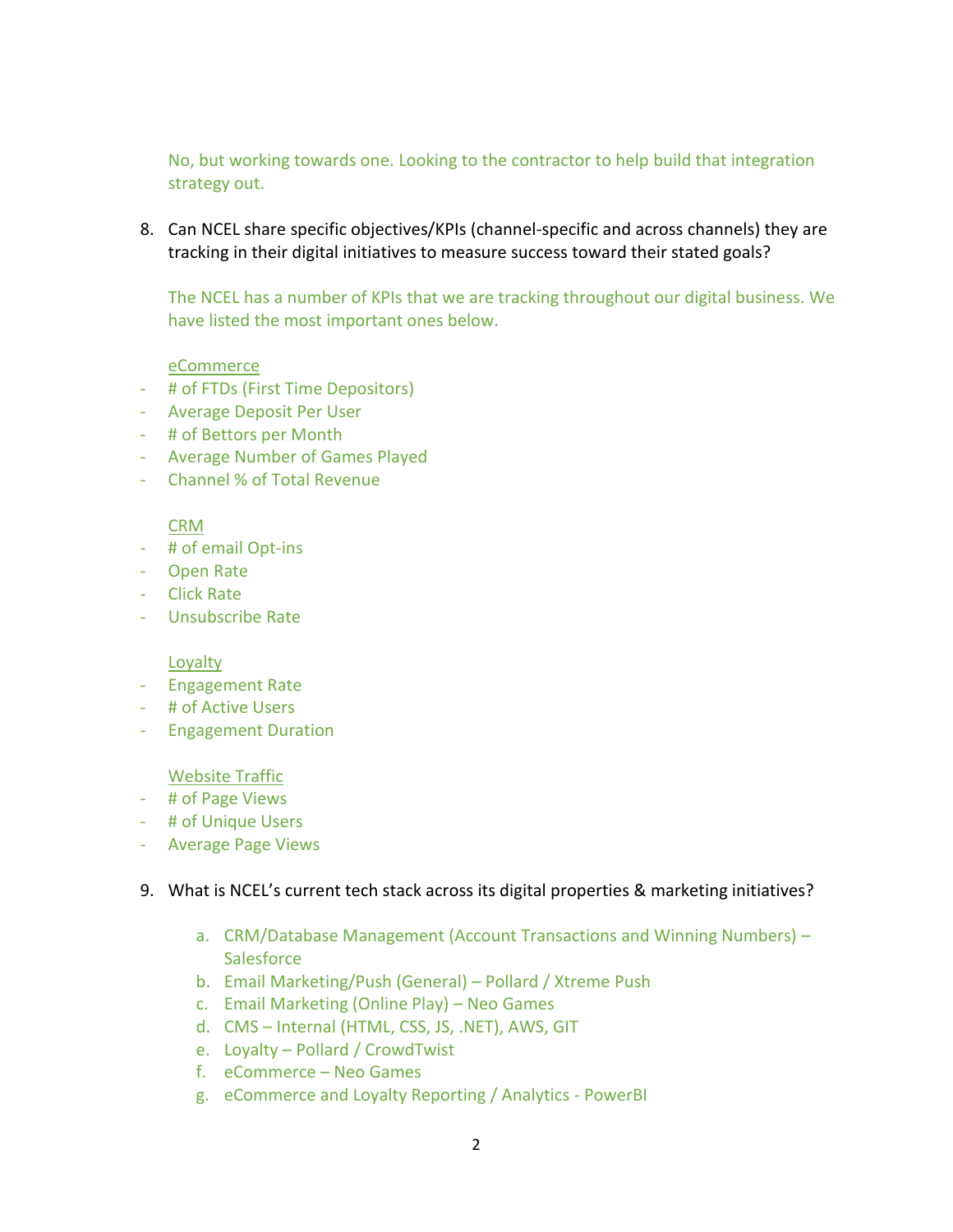- h. Website Analytics Google Analytics 360
- i. Executive Website Analytics / Reporting Google Data Studio

## 10. Are there any technical guardrails we should be aware of?

We work in a complex environment with many "hand-offs" between our site and vendor applications that have thus far made it difficult to compile accurate and complete analytical data from the digital ad process to the end purchase.

## 11. Are there any specific skills required from the "junior" level partner that will assist in design/development?

- a. Knowledge of best practices in content design and Information Architecture
- b. Experience in UX design and development
- c. Knowledgeable in HTML, CSS, JS and GIT
- d. Experience using collaboration-based design tools (inVision)
- 12. Can the "junior" level partner be split between different people to accommodate different skillsets?

Yes, but the expectation is that the different people providing that service would remain consistent to the degree possible to maintain some level of continuity. Also, knowledge sharing should be practiced across those multiple individuals.

13. GA4: What, if any, external platforms are ingesting current UA data, and will they need to continue ingesting data from GA4?

### None

14. GA4: Are there any specific requirements for saving/storing historical data after the transition to GA4?

No

15. **Part II - Scope of Work, 2.3 Budget (p.4**): This section notes that the digital support budget will vary depending on roadmap and project engagement. Can the Lottery clarify if the roadmap is to be agreed upon prior to contract execution?

Yes, refer back to answer in #5

16. **Part II - Scope of Work, 2.4 Scope of Services (p. 4):** Is it the intention that the Contractor will become 'Admin' on the Lottery's Google Analytics account?

No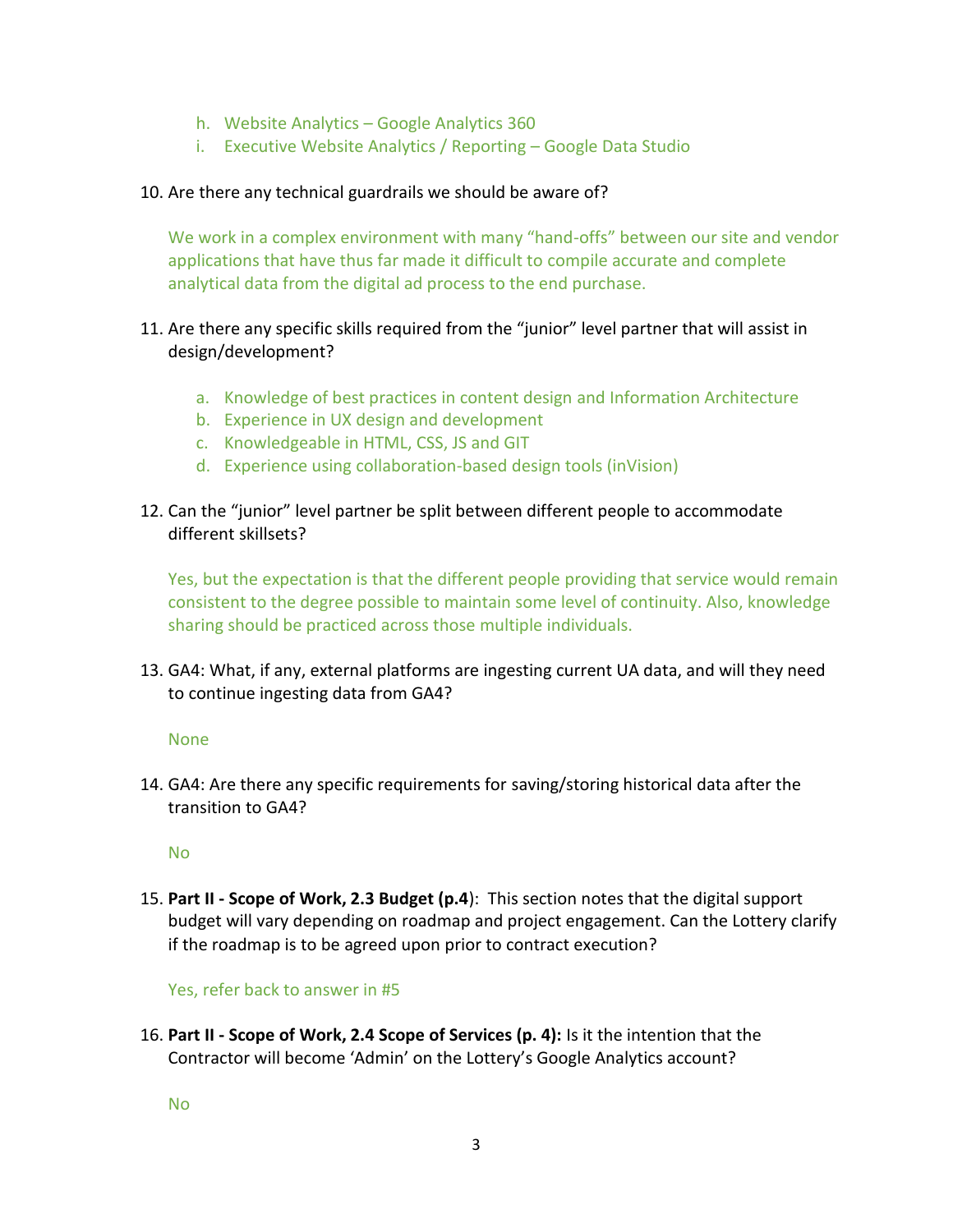17. **Part II - Scope of Work, 2.4.1 Digital Support Services, C., 1. (p.5):** How many Google Analytics properties is NCEL currently relying on to support its digital initiatives?

Mainly one on the GA4 platform currently **–** but we have a few micro-sites utilizing UA data

18. **Part II - Scope of Work, 2.4.1 Digital Support Services, C., 1. (p.5):** Does the Lottery have a Solution Design and Tagging plan document already established?

Yes

19. **Part II - Scope of Work, 2.4.1 Digital Support Services, C., 2., a. (p.5):** Does the Lottery's advertising agency routinely use UTM codes in their digital ads?

Yes

20. **Part II - Scope of Work, 2.4.1 Digital Support Services, C., 2. (p.5):** Does NCEL currently have Firebase mobile app tracking implemented?

Yes

21. **Part II - Scope of Work, 2.4.1 Digital Support Services, C., 2. (p.5):** Is NCEL planning to push data to a GA4 property?

No, not in the short term but could be explored as a long-term project.

22. **Part II - Scope of Work, 2.4.1 Digital Support Services, C., 2., a. (p.5):** Will there be opportunity for the Contractor to work directly with NCEL's advertising agency?

Depending on the project/work interaction and collaboration with the NCEL's advertising agencies will be possible.

23. **Part II - Scope of Work, 2.4.1 Digital Support Services, C., 2., d. (p.5):** Can the Lottery provide a list of KPIs currently being utilized by NCEL?

Yes, refer to question #8

24. **Part II - Scope of Work, 2.4.1 Digital Support Services, C., 2., d. (p.5):** Does NCEL have subscriptions to any SEO tools (i.e. SEMrush) that should be acknowledged in the bid response?

We don't currently have any subscriptions, but are not opposed to tools that will help us to optimize our digital marketing efforts.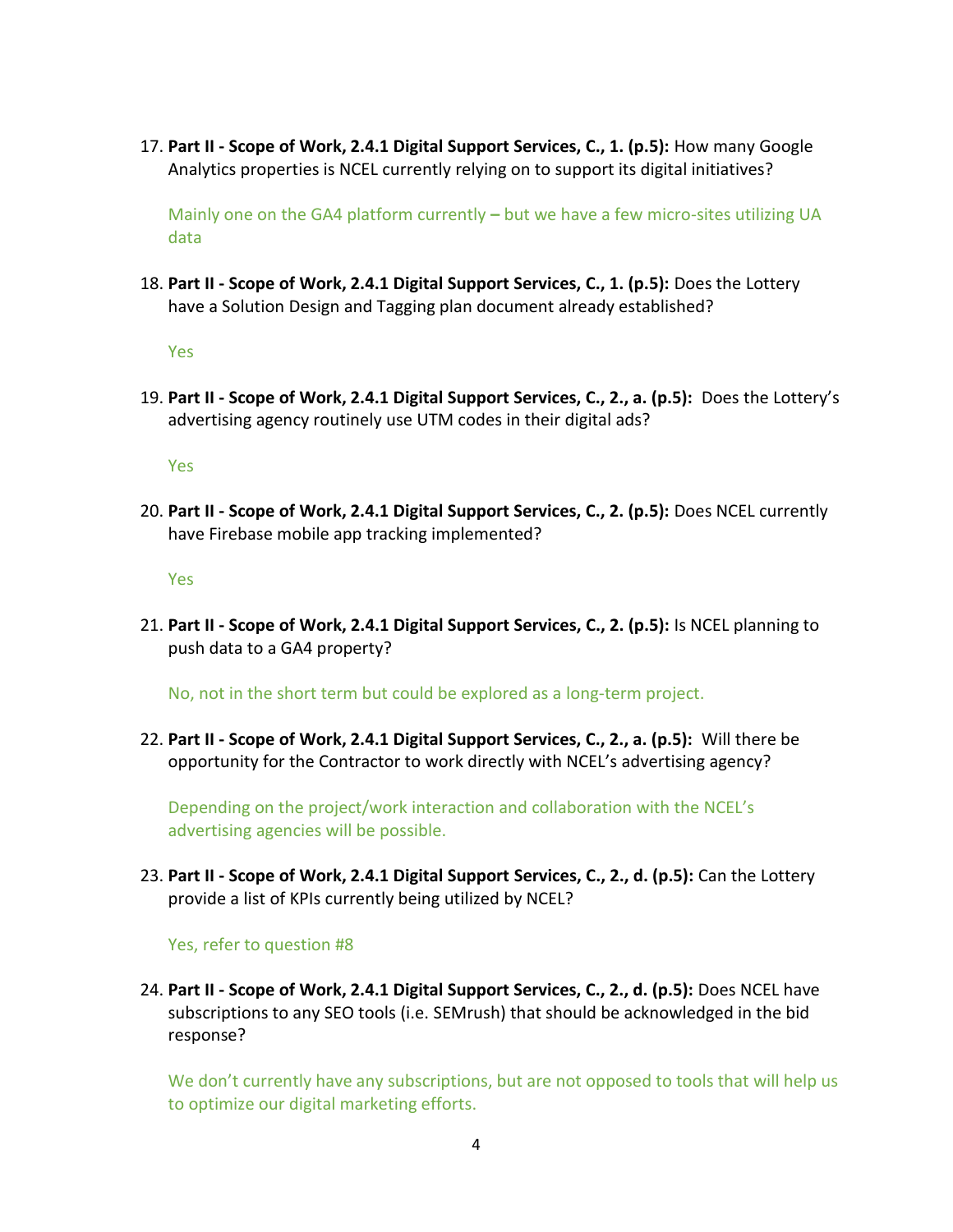25. **Part II - Scope of Work, 2.4.1 Digital Support Services, E. (p.6):** Could NCEL provide greater clarity on what is expected of the 'junior' level partner? Additionally, are there specific parts of section 2.4.1 Digital Support Services, A through D, that are intended for the annual 1,000 development hours of this 'junior' level partner, or does "design/development" refer to additional services outside of those described in sections A through D?

The junior level partner would provide ongoing UX Design and Development work in addition to the services that are accounted for in Sections  $A - D$ . See answer #11 above for desired skillset/responsibilities of the junior level partner.

26. **Part II - Scope of Work, 2.4.1 Digital Support Services, F. (p.6):** Can the Lottery confirm that the intent is that the review be in person and that travel expenses per 4.2 B. Cost Proposal for up to three employees would be covered?

Travel would be required for the annual review, which the NCEL will cover expenses per the travel policy of NCEL for up to 3 individuals.

- 27. **Part II - Scope of Work, 2.4.2 Optional Professional Services, 1. (p.6):** What types of research studies NCEL is considering (i.e. player surveys, focus groups, A/B testing)?
	- a. Player surveys (digital)
	- b. Focus Groups
	- c. A/B Testing
- 28. **Part II - Scope of Work, 2.4.2 Optional Professional Services, 1. (p.6):** Does NCEL have a player survey partner currently implemented on its website?

Yes. Dream Makers is our player panel (Alida), which is invitation/membership based. Currently there are approximately 3,000 members recruited through the website and Loyalty platforms. We currently do not have a survey for gaining user feedback that is implemented on the website.

29. **Part II - Scope of Work, 2.4.2 Optional Professional Services, 1. (p.6):** Does NCEL currently utilize Google Optimize as part of its Google 360 Strategy?

No

30. **Part II - Scope of Work, 2.4.2 Optional Professional Services, 2. (p.6):** How does this fit with the NCEL's third-party vendors providing support for Loyalty and iLottery?

Looking for consultation into overall CRM strategy in addition to the services that are already provided through current third-party vendors/partners.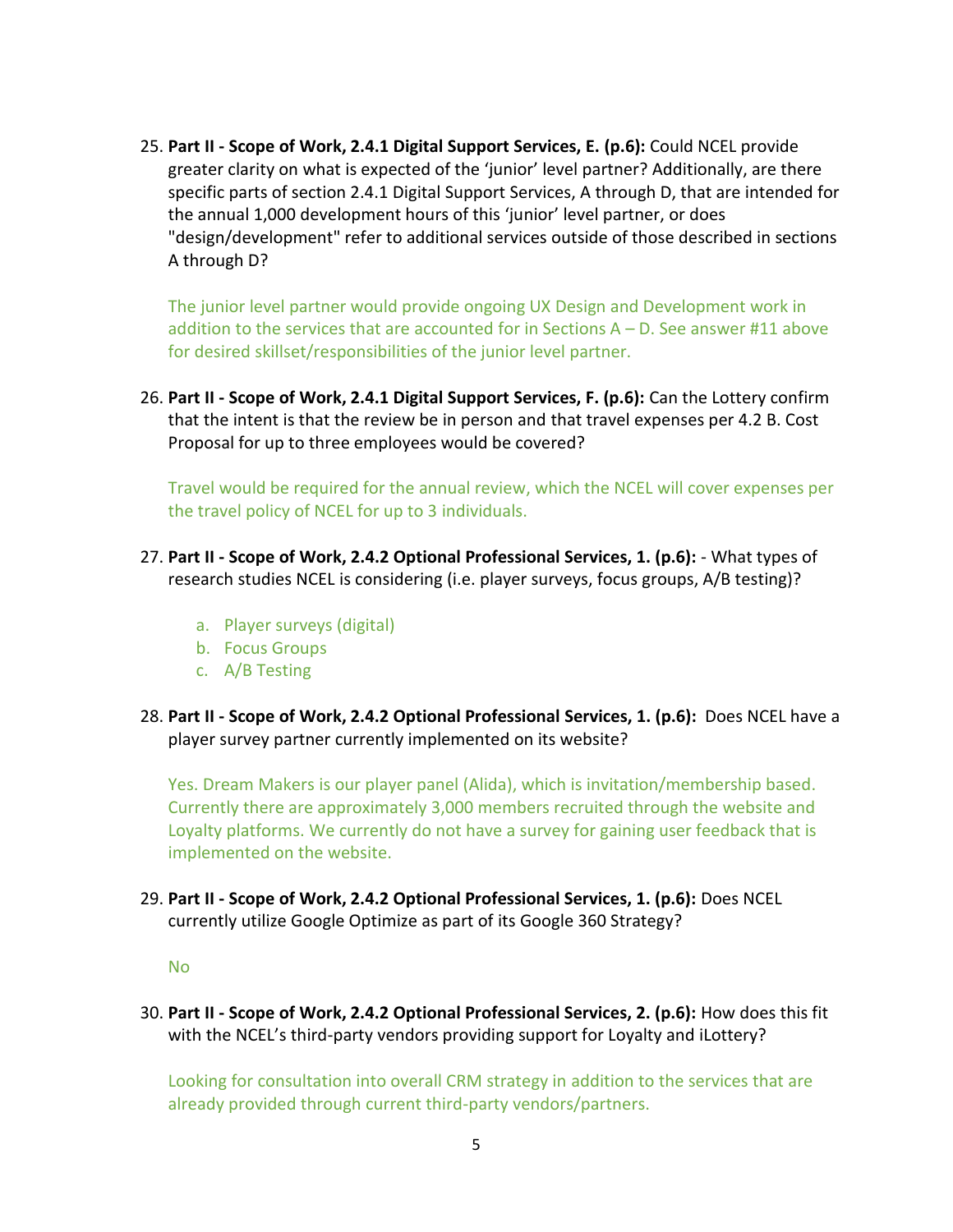31. **Part II - Scope of Work, 2.4.2 Optional Professional Services, 3. (p.7):** Does the NCEL web development team have a process for optimizing content?

No

32. **Part II - Scope of Work, 2.4.2 Optional Professional Services, 3. (p.7):** Are there historical content testing results that can be shared in order to better understand the Lottery's current approach?

There have been minimal content tests on the NCEL website historically. Content testing has been mainly via email marketing and has been limited up to this point.

- 33. **Part II - Scope of Work, 2.4.2 Optional Professional Services, 4. (p.7:** What specific services are delivered from your agency under the current Google 360 platform contract?
	- a. Big Query
	- b. Data Studio
	- c. Standard Analytics
- 34. **Part IV –Proposal, 4.3 Proposal Submission and Format, 4.3.1 (p. 12):** Would the Lottery consider removing the requirement for physical copies of the response and instead accept electronic responses only?

Please see the answer to Question #4

35. Who are your primary competitors? Is there any seasonality?

Primary competition is mainly other forms of entertainment and gaming. We currently have limited gaming in the state, but anticipate an expansion of gaming in the not too distant future. Currently there are three tribal land-based casinos in the state. These are not viewed as competition by the NCEL, but do represent other forms of gaming in the state.

There is seasonality associated with our business with lower performing months at the end of Summer beginning of fall followed by higher selling time periods in the late Winter / early Spring. During the holiday time period we usually see higher sales, especially through our digital channels.

36. What % of the last year's incoming traffic was labeled as "Direct" within your current channel grouping?

75%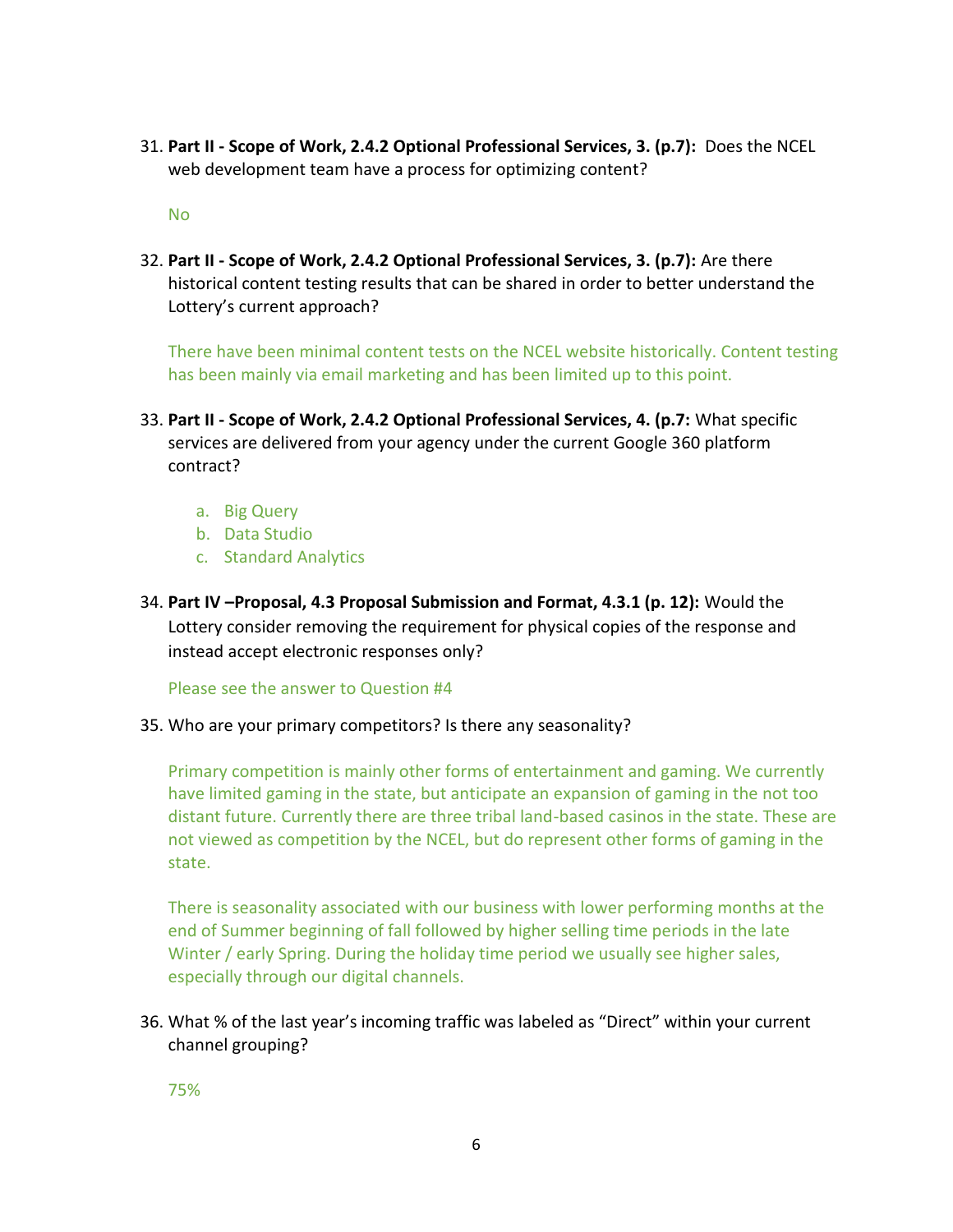37. Which acquisition channel has the highest conversion rate?

### **Direct**

38. Why are there multiple installations of Google Tag Manager?

We currently host our own GTM Container as well as that of our processing vendor to capture the full buying process online.

39. What efforts, if any, have been taken towards Core Web Vitals optimization?

### None to date

40. Does nclottery.com have any active A/B tests?

### No

41. Who is nclottery.com's top referral source?

## Google

## **Google Marketing Platform –**

42. What is your current use of GMP products? Only one active is mentioned

GA, GTM used to manage and track digital advertising. GDN used in advertising (Display, Search, Video)

43. Are you currently using a DSP? What channels are you running if so? (ex: Display, Video, YouTube, Audio, CTV, Digital out of Home ads)

Yes, to many of these channels, this changes by campaign but can include: Display, Rich Media, Video, YouTube, Streaming Radio, etc.

44. Do your current media platforms share data between each other in any way? Ex: conversions

Our GA tracks various conversions like logins, sign ups, cart actions and sales using GA events. We also use pixels to track conversions in digital advertising.

45. What Social platforms are you using for paid and organic media?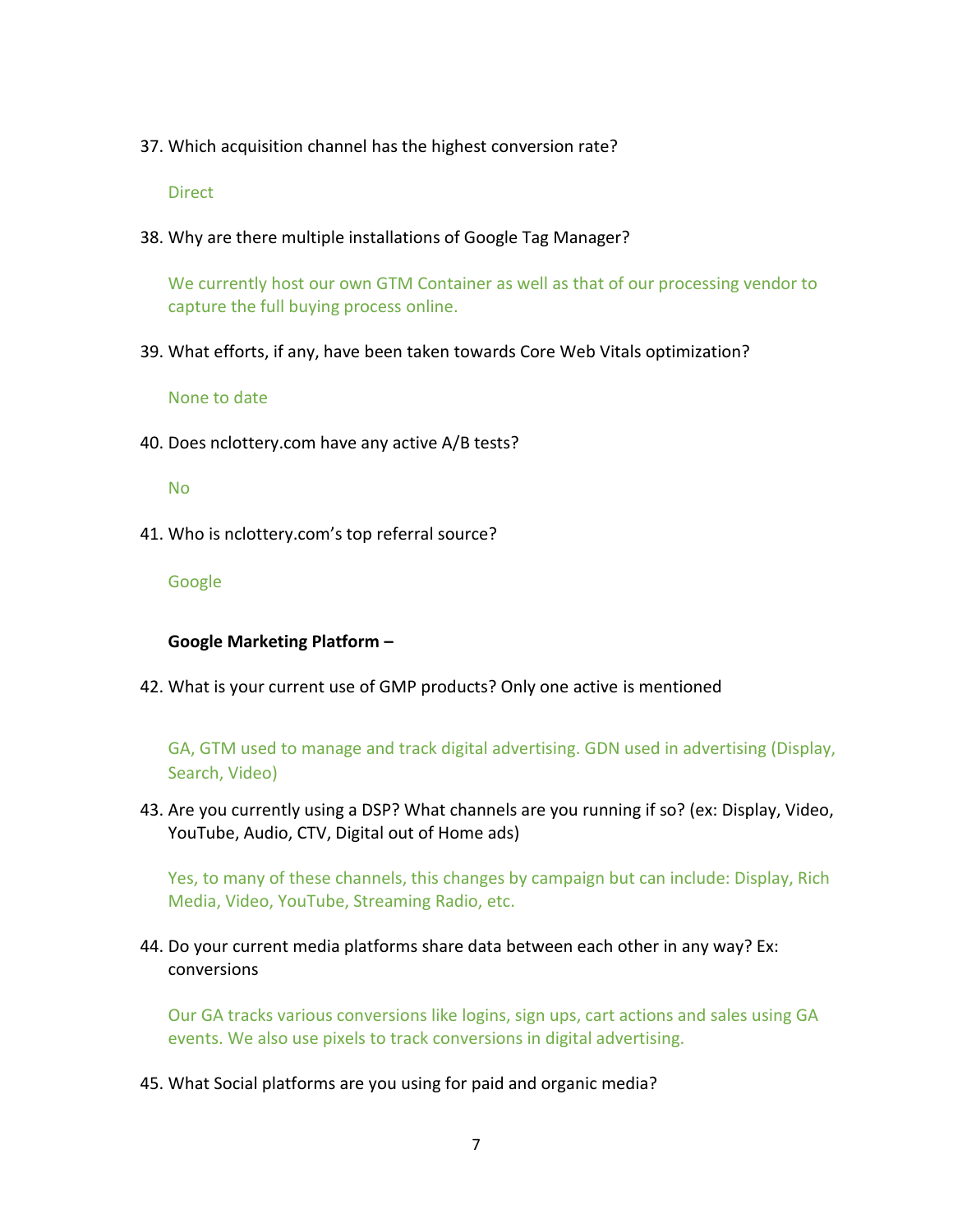Paid on Facebook, Instagram, YouTube. Organic on Facebook, Instagram, YouTube, Twitter, LinkedIn.

### 46. What is your current bid strategy across Programmatic, Social, Search?

Varies by campaign, can be awareness, clicks, conversions, etc.

47. Are you using any automation tools? Ex: Custom Algorithms, Conversion APIs, etc.?

No

48. What does your audience strategy look like?

Audience Segmentation work, customer research and ongoing Brand/Ad Tracking have all informed audience strategies for Digital Advertising efforts. Audience strategy does change by campaign type, product, beneficiary, responsible gaming, etc.

49. Are you using any First Party data for media activation? Do you know a rough % between 1P and 3P?

Yes, we use both 1st and 3rd Party data. Currently no numbers to share.

## **Google Analytics**

- 50. Please list the domains / apps included in the scope of this project.
	- a. Nclottery.com
	- b. NCEL Mobile App
	- c. Microsites
- 51. Does the same team work on measurement deployment for app and web, or are they different teams?

### Different teams

52. Who are the main reporting stakeholders for Google Analytics data?

NCEL Leadership team, mainly those on the Digital and Brand Management teams

53. What is the level of availability of resources to deploy data layer changes to support a GA4 migration?

At this time, we don't think this will be needed but open to discussion as necessary.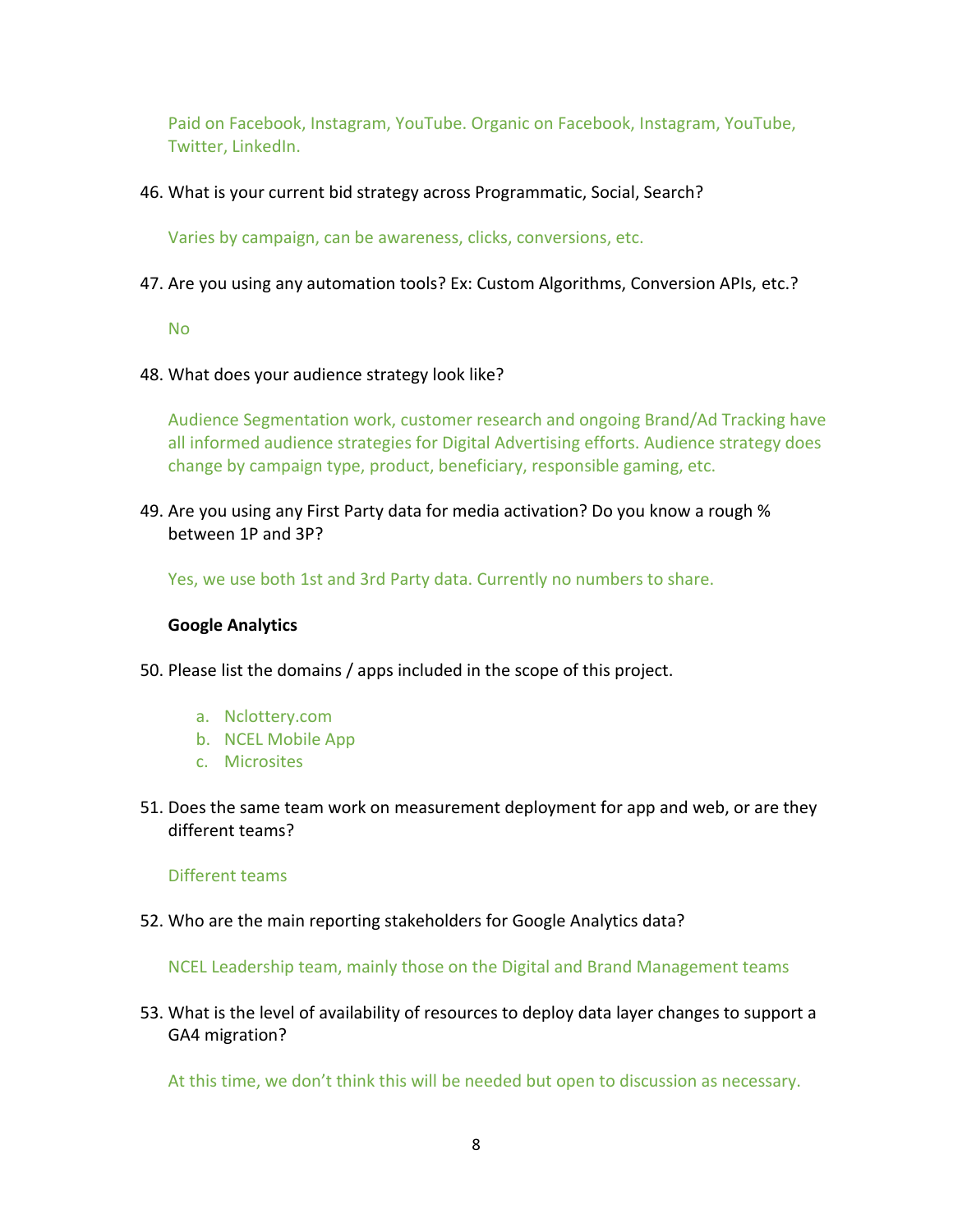54. Will there be any offline data feeds uploaded into GA4?

#### Not at this time

#### **Measurement**

55. Are you using any measurement partners to better understand media performance? Brand Lift, MTA, MMM, Reach & Frequency, Nielsen, Kantar, etc.

Yes, Nielsen, MRI. We use others as well, including custom Brand Tracking and Audience Research.

56. What are your Media KPIs? Are they varied by channel? Upper funnel vs Lower funnel?

Varies by channel. Includes impressions, reach, clicks, conversions, etc. Most advertising efforts concentrated on upper funnel KPI's.

57. Are you currently using any offline data? If so, how?

### Not at this time

- 58. How are your Google Data Studio dashboards used? Are they automatically updated? Are they for leadership? What do they track?
- Used for high level executive data access
- Automatically updated
- Track relevant KPIs such as users, page views, etc. as well as source and traffic data, content, search results, and specific app data
- 59. How do you approach your media planning process? Etc, budgets by channel?

Varies by campaign. Sometimes we budget by channel, sometimes the goal is to optimize for an objective.

60. Are you very reliant on 3P cookies and what is your current approach to a Cookie less future?

We still currently use pixels for digital conversion tracking, this is a topic of consideration though.

#### **Creative**

61. What type of creative assets are developed and by who?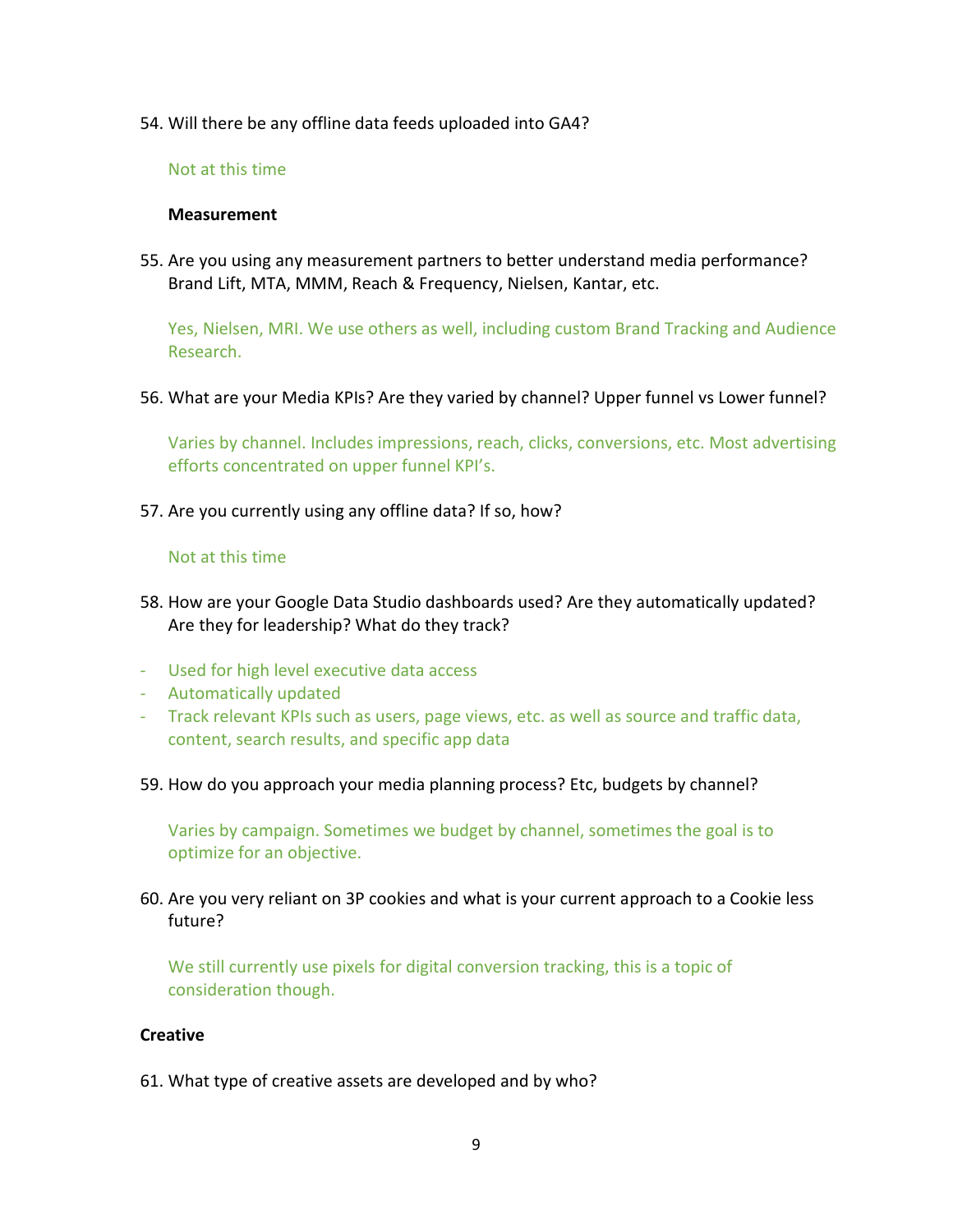In house graphic designers typically make banner rotators and other promotional creative assets. Advertising agency develops microsites and digital advertising assets.

62. Do you use measurement and data to influence creative rotation and targeting?

Not currently, but would like to move more in this direction in the future.

63. How do you approach creative personalization to your audience?

Targeted graphics and messaging to our known demographics, but limited personalization up to this point.

64. Does NCEL currently have Google Tag Manager implemented on their digital properties?

Yes

65. How many Universal Analytics properties will need to be converted to GA4 before July 2023?

3-4 minor microsites and 1 historical data site

66. Is NCEL currently working with an agency for digital advertising services? If so, is this agency the same as their traditional advertising agency?

Yes, the NCEL works with one agency for digital advertising media buying and another agency for creative.

67. Does NCEL currently conduct any player research to regularly assess user satisfaction with the website/app?

Research has been conducted in the past, but the current research is limited to surveys conducted through the NCEL's player panel as described above in question #28.

68. Can NCEL share which third-party agency they plan to partner with to provide personalized online content to players?

Not at this time, but we are currently evaluating various platforms.